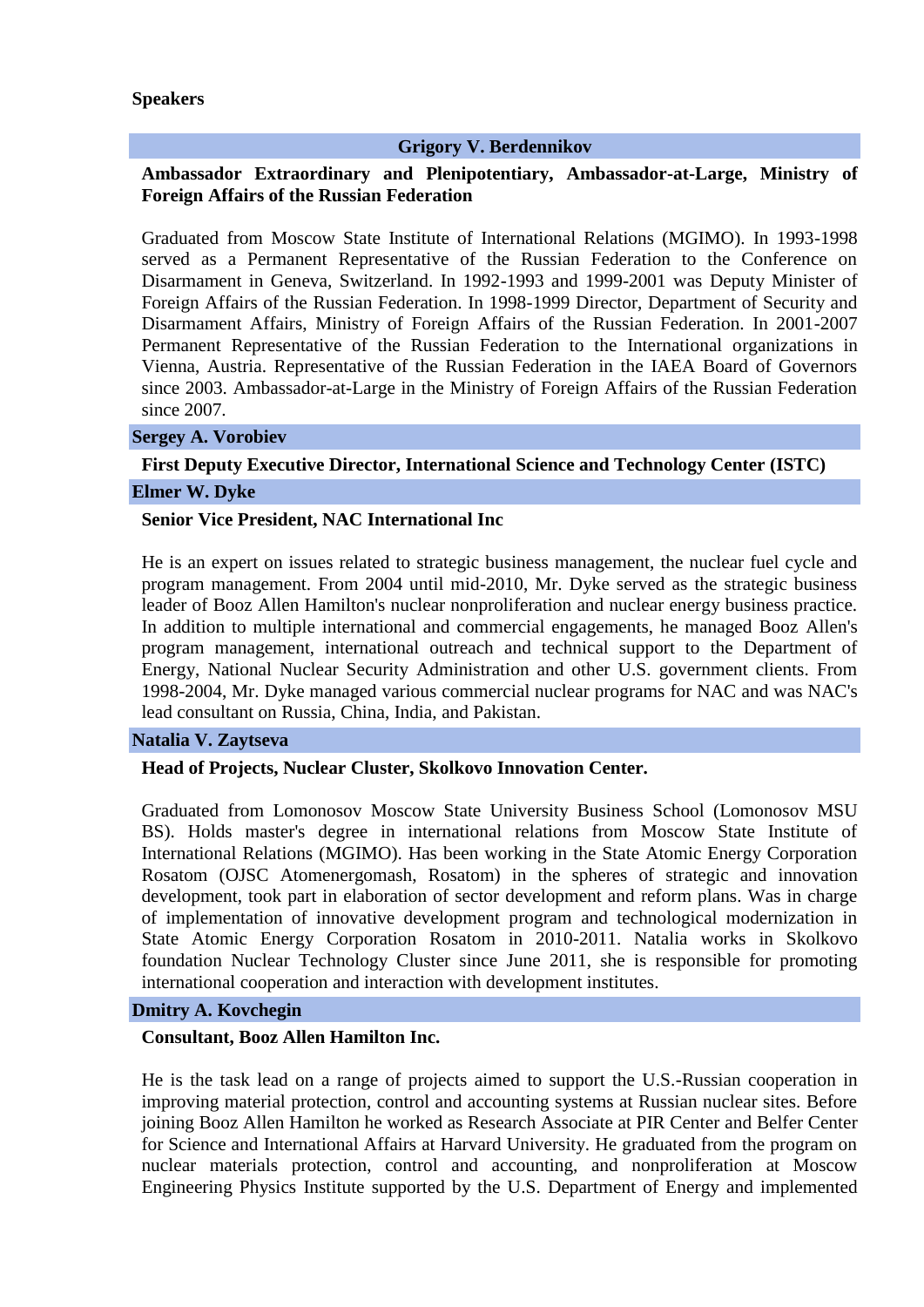with participation of PIR Center.

#### **Vladimir P. Kuchinov**

## **Advisor to the Director General, the State Atomic Energy Corporation** *Rosatom***.**

Head of departments for international and foreign economic cooperation in the Ministry of Atomic Energy and Federal Agency for Nuclear Energy in 1998-2008. Worked in IAEA from 1980 to1985 and from 1994 to 1998. 1991-1994 – Counsellor to the Permanent mission of the Russian Federation to the International organizations in Vienna, Austria. Graduated from Moscow Engineering Physics Institute with qualification engineer – physicist in 1969.

#### **Mikhail N. Lysenko**

## **Ambassador Extraordinary and Plenipotentiary, Director of International Cooperation Department, State Atomic Energy Corporation** *Rosatom***.**

Previously, Ambassador Extraordinary and Plenipotentiary of the Russian Federation to the New Zealand. In 1977 he graduated from the Moscow State Institute of International Relations (MGIMO). Since 1977 he has worked in the USSR/RF Foreign Ministry. 1992-1996 – Deputy Director, Department of the North America, Ministry of Foreign Affairs of Russia. 1996-2000 – Minister Counselor, Embassy of Russia in Canada.

### **Victor M. Murogov**

## **Professor of State Technical University of Nuclear Power (Obninsk), IAEA Deputy Director General (1996-2004).**

From 1996 to 2004 the Deputy General Director of International Atomic Energy Agency (IAEA) and represented the Russian Federation in IAEA. During this period he also worked as the Head of Department of Nuclear Energy of IAEA, General Manager of IAEA MP 1 – "Nuclear Power, Fuel Cycle and Nuclear Science". In 2000-2003 a Project Manager for the NPRO International Project. In 2008 he became the Director of International Center for Nuclear Education, MEPhI (Moscow).

#### **Vladimir A. Orlov**

### **President, PIR Center.**

Dr. Orlov founded PIR Center in 1994 and since then he has been heading work of this organization in Moscow, Russia. Since 2006 he also heads the Center's European branch based in Geneva, Centre russe d'etudes politiques. Member of the PIR Center's Executive Board. Since 1994 Vladimir Orlov is the Editor-in-Chief of the Security Index journal (until 2007 published under the Nuclear Control (Yaderny Kontrol) name). Dr. Orlov is a member of the Public Board at the Ministry of Defense of the Russian Federation. Vladimir Orlov participates in the work of a number of Russian and international centers and groups in the field of international security. He is a member of the Russian Pugwash Committee under the Presidium of the Russian Academy of Sciences, a member of the Russian National Committee for BRICS Studies Research Council, a member of the Monterey Non-proliferation Strategy Group, a member of the International Nuclear Energy Academy (INEA), a member of the Trialogue Club International which he founded in 1993, a member of the Washington Quarterly Editorial Board. Dr. Orlov is Associate Research Fellow at GCSP. During the 2010 NPT Review Conference he served as a member of the official delegation of the Russian Federation. Vladimir Orlov was the editor and co-author of the Nuclear Non-proliferation textbook in two volumes, second edition of which was released in 2003, and the third edition is forthcoming.